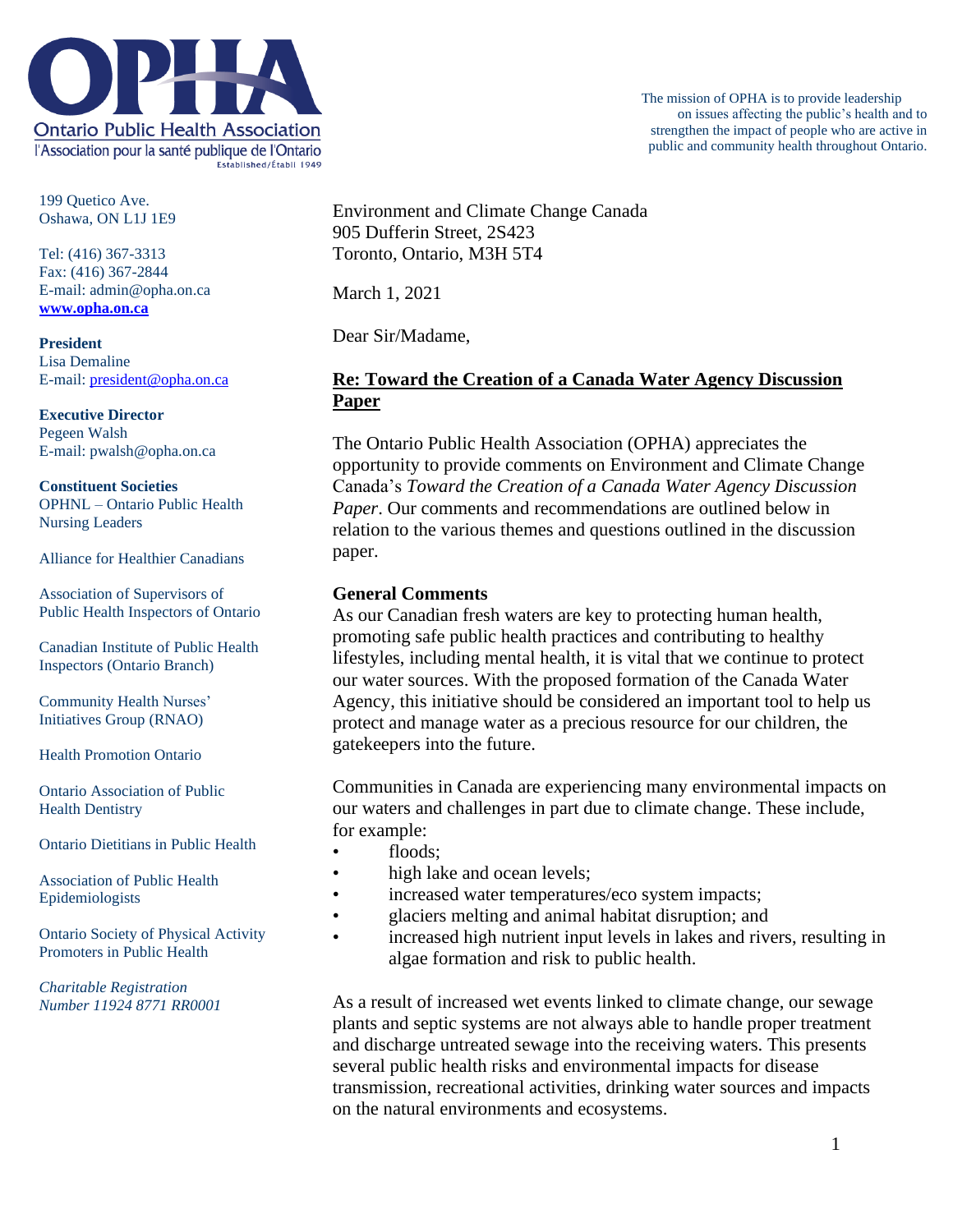Hence, OPHA offers the following comments on the discussion issues outlined in Section 3.

# **Section 3.1 Freshwater Objectives**

## **Ensure First Nations Communities and People Have Access to Safe Drinking Water**

OPHA appreciates the Government of Canada's acknowledgement of its previously stated objective to ensure First Nations communities and their residents have access to safe, clean drinking water. From a public health standpoint, having "**as of November 2020**, *59 long-term drinking water advisories … in effect in First Nations communities*" (Discussion Paper - Page #6), is clearly unacceptable and is a continuing public health risk. These practices have been going on in Canada far too long (40 plus years).

OPHA was pleased to see on page 19 of the Discussion Paper that, "The Fall 2020 Economic Statement committed the Government of Canada to accelerate work to lift all long-term drinking water advisories". Given this pre-existing commitment, it is startling that the topic of safe drinking water on reserves is not discussed in this consultation paper. We would recommend that the Agency play a role in helping to address these longstanding issues as part of its mission.

Therefore, **OPHA would strongly advocate for the new Agency to deal with these boil water advisories and drinking water issues as a priority for the Agency, given the federal government's responsibility for First Nations people and communities**. The Agency could then work in collaboration with Indigenous leaders, Health Canada and Indigenous Services Canada in its role as a new national *Canada-Wide Water Agency.*

## **Make Data and Information Available to Support Informed Decision-Making about Freshwater Issues at all Levels**

It is also important for the proposed Agency to look at industrial and agricultural discharges into our waters, including the key chemicals listed on many toxic source water discharge lists (e.g. toxic 21 lists). The Agency should also look at the increasingly problem of *pharmaceuticals* and *endocrine disruptors* getting into our source waters that we use for drinking water and recreation; many of these chemicals cannot be removed using our conventional water treatment processes. In fact, recent science has shown that water ecosystems which are contaminated with endocrine disruptors (EDCs) are exhibiting impacts such as *feminization* in wildlife sentinels (birds), male (fish) species and frogs.

Toxics and other harmful pollutants were one of four key themes of the Great Lakes St. Lawrence Collaborative which released a report in 2019 entitled, [Protecting the Great Lakes and](file:///C:/Users/PWalsh/AppData/Local/Microsoft/Windows/INetCache/Content.Outlook/NWA87KEM/with%20funding%20support%20from%20Environment%20and%20Climate%20Change%20Canada%20(ECCC),)  [St. Lawrence. Part 1: Great Lakes Action Plan 2030](file:///C:/Users/PWalsh/AppData/Local/Microsoft/Windows/INetCache/Content.Outlook/NWA87KEM/with%20funding%20support%20from%20Environment%20and%20Climate%20Change%20Canada%20(ECCC),) with funding from Environment and Climate Change Canada (ECCC),

OPHA was honoured to participate on the Great Lakes St. Lawrence Collaborative by Co-Chairing the Toxics Issue Table. OPHA urges ECCC to implement all the recommendations within the Great Lakes Action Plan 2030 Report including, that:

1. The Federal Government, ECCC and Health Canada, develop a targeted environmental and human health effects monitoring, human biomonitoring and surveillance program to provide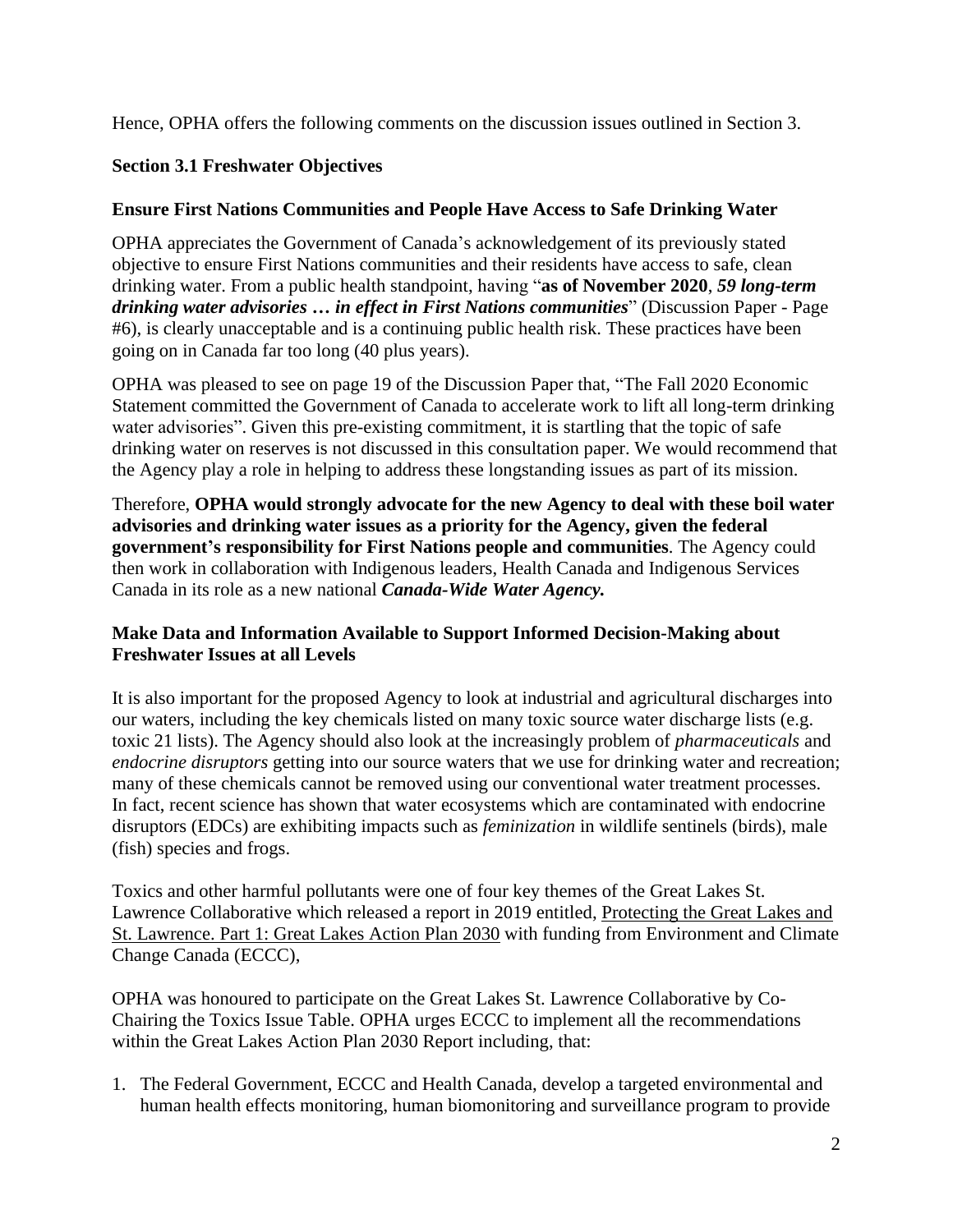early detection of unexpected effects in The Great Lakes Basin that feeds directly into a regulatory and non-regulatory response plan to reduce exposure.

- 2. ECCC and Health Canada develop guidelines to guide the generation and communication of data collected through the surveillance program and develop Guidance on the Appropriate Response to Exposure and Effects surveillance program data.
- 3. ECCC and Health Canada introduce a Strategy to Promote Substitution of Harmful Chemicals in Products, including a Centre for Chemical Substitution, and a Chemical Substitution Recognition Program.

Consequently, to meet the CWA freshwater objective that: "data and information are available to support informed freshwater decision-making at all levels", **OPHA recommends that the following additional or enhanced objective be added: "Environment and Climate Change Canada and Health Canada develop a targeted environmental and human health effects monitoring, human biomonitoring and surveillance program to reduce exposure to harmful chemicals in the Great Lakes region."**

#### **Actively Engage Canadians in Managing and Protecting Fresh Water**

OPHA believes that engaging affected communities throughout any change processes is vital. In response to the discussion paper's objective of engaging communities, OPHA points to the second toxics reduction recommendation within the Great Lakes Action Plan 2030 Report regarding the generation and communication of data collected through the surveillance program. That recommendations notes that to be effective, an integrated environmental health monitoring and knowledge translation approach to data generation is required that includes broad multidisciplinary collaboration throughout the process (e.g. from the development of monitoring program, through to dissemination of information for informed decision-making and response).

#### **Priorize and Recognize Source Water Protection as Part of a Multi-Barrier Approach to Protect Drinking Water Sources for Health (recommending as an additional objective)**

OPHA recommends that the Government of Canada include source water protection as a priority objective of the Canada Water Agency. After the 2000 Walkerton tragedy and Inquiry in Ontario where seven people died and 2,300 were ill after E. coli contaminated surface waters entered the town's well, new legislation was enacted. As a result of the Inquiry, new regulations including an *Ontario Clean Water Act* with a source to tap approach (Inquiry Recommendation #65), were enacted to provide important public health protections to provide safe drinking water. These initiatives are now viewed internationally as excellent steps to provide *multi-barrier protections* to produce safe drinking water from our natural source waters both in the ground and above ground. As a result of those hearings, Justice O'Conner produced Part 1 and Part 2 Inquiry Reports with over 121 recommendations, many of which have now been implemented.

Part 2 recommendations of the Inquiry provide a useful roadmap and fit for the proposed *Canada Water Agency*. Included as an integral part in the formation of the Ontario Clean Water Act is the importance of *Source Water Protection* and the protection of drinking water sources.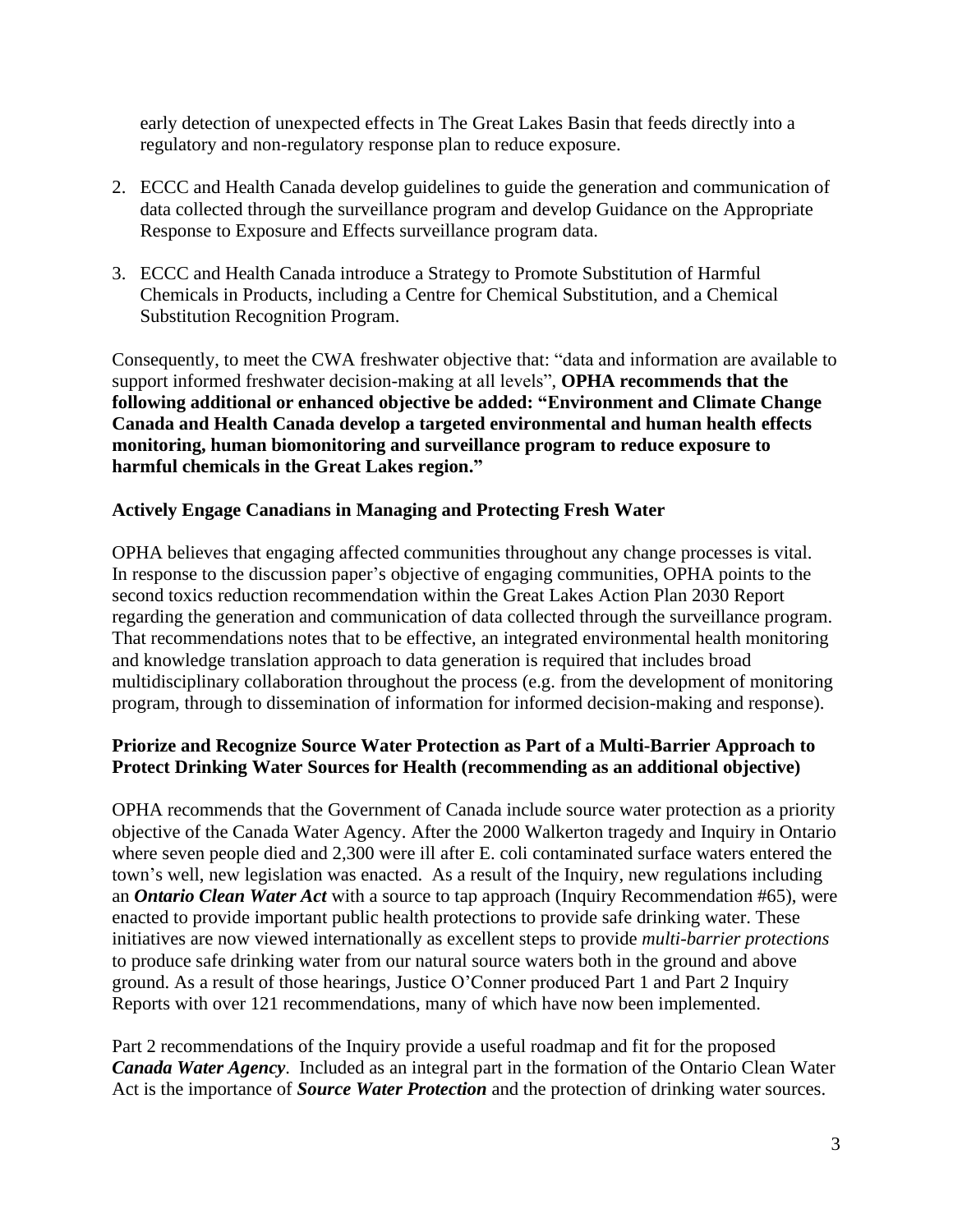The Agency's consultation document *does not seem* to provide much focus in this critical area for promoting a multi-barrier approach to protect Canada's sources of clean water.

OPHA therefore recommends that the Agency provide more focus in the **source water protection** area. To quote Justice O'Connor (Walkerton Inquiry Report #2): the "**first barrier to the contamination of drinking water involves protecting the sources of drinking water**" **(1)**. In addition, the Walkerton recommendations also zeroed in on the importance of watershedbased planning for each watershed and working with partners such as local conservation authorities and other stakeholders (i.e. **Recommendation 1** -Drinking water sources should be protected by developing watershed-based source protection plans. Source protection plans should be required for all watersheds in Ontario. Walkerton Inquiry Report #2 pg-18).

## **Collaborative Arrangements are in Place and Support Effective Management of Domestic and Canada-U.S. Transboundary Fresh Waters**

Regarding Transboundary Freshwater Management, the work of the International Joint Commission (IJC) has been pivotal over the years and needs to continue to help provide protection of the Great Lakes. The Agency could also highlight the following successful water protection program (Great Lakes Areas of Concern) as a possible roadmap to identify and encourage the clean up of toxic hotspots in Canada.

Since 1987, the **Great Lakes Areas of Concern** and **Remedial Action Plan (RAP)** initiative has proven to be a long standing successful international example which has had positive benefits for both Canada and the USA. The public support for this initiative was also successful with its use of the catchy framework: **[Fishable, Drinkable and Swimmable](https://www.canada.ca/en/environment-climate-change/services/great-lakes-protection/areas-concern.html)**.

As mentioned earlier, the Great Lakes Action Plan 2030 recommendations can help support transboundary freshwater management and should be incorporated into discussions with the Canada Water Agency.

#### **Section 3.2 Freshwater Policy, Coordination and Multilateral Engagement**

OPHA supports the opportunities identified in the Discussion Paper with respect to "a whole-offederal government perspective on freshwater priorities." **OPHA recommends that Health Canada and the Public Health Agency of Canada play a strong role in the development and implementation of the Agency, and that the management of freshwater systems for the protection of human health be explicitly stated as a priority objective of the Agency**. To emphasize the importance of freshwater to human health and the ecosystems that support them, **OPHA recommends that the Agency be named the "Canada Clean Water Agency".**

#### **Section 3.3 Freshwater Prediction to Inform Climate Change Adaptation and Disaster Risk Reduction**

OPHA is pleased to see that the Discussion Paper identifies actions to improve freshwater prediction to inform climate change adaptation and disaster risk reduction. The Great Lakes Action Plan 2030 includes a number of recommendations to address climate resiliency including that: "The Governments of Canada and Ontario commit to establishing and funding shoreline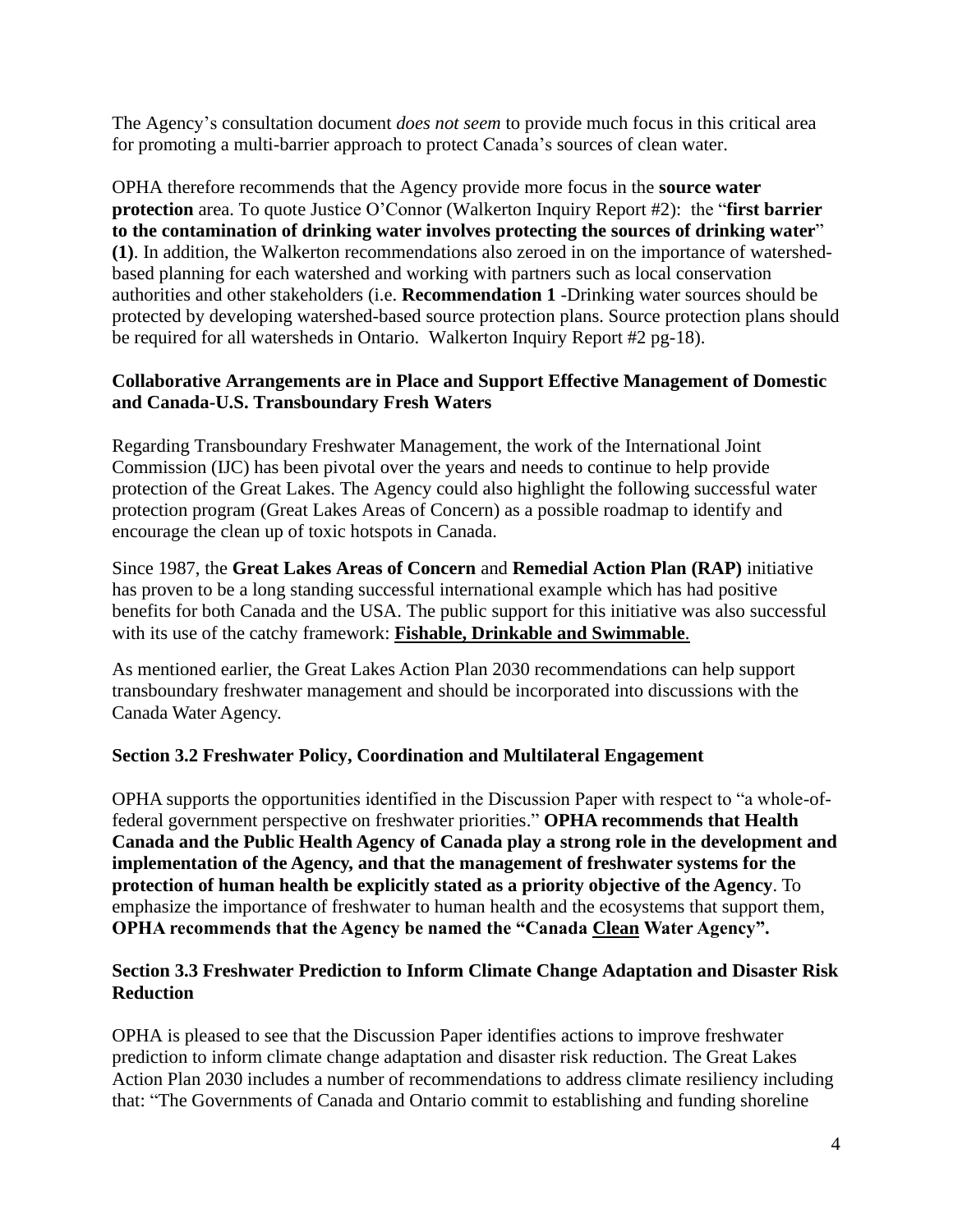resiliency priority zones to identify and address significant threats from climate change (high water levels, stronger wind/wave energy, erosion, sudden spring thaws, ice jams) impacting natural and built infrastructure on Great Lakes shorelines. Emphasis should be placed on naturalization and green infrastructure*."*

## **Section 3.7 Freshwater Science**

OPHA provides the following comments regarding the question of *What are the priority knowledge and research gaps to be filled to achieve effective freshwater management over the next 10 years*? Ontario public health units currently use fecal coliforms and total coliforms as indicators of microbiological impacts and to help understand and assess disease and other public health risks in water management. A new and evolving science-based system for microbiological detection is now utilizing genomic technology which studies genetic information with DNA and RNA; this approach can provide a comprehensive monitoring of pathogens and pollutants and help to identify their specific sources (i.e. is it from human vs animal contamination) and target clean up efforts. Similar technology is now being used during the current pandemic PCR testing. A recent example of this is type of technology is COVID-19. The virus is now being found in most of our community sewage plant waters, which can represent virus risks to both workers and community health.

As noted earlier (see section on Data and Information), OPHA agrees with the Discussion Paper's acknowledgement on the need to tackle challenges such as drinking water contaminants and excess nutrients and pollutants as well as "promoting a comprehensive source-to-tap approach, monitoring raw drinking water quality and tracking it through its treatment, distribution, and delivery." Implementing the recommendations of the Great Lakes Action Plan 2030, specifically a targeted environmental and human health effects monitoring, human biomonitoring and surveillance program, can go a long way to reducing the impact of pollutants in source waters and protecting population health and ecosystems.

# **Section 3.8 Freshwater Data**

OPHA supports the opportunities identified in the Discussion Paper, specifically:

- a National Data Management Strategy, including principles and common standards to ensure that freshwater data is collected and managed in a consistent manner, leading to effective and efficient data integration that provides more comprehensive insights.
- a Freshwater Data Discovery Strategy that ... bring datasets together, ... and analysis techniques to freshwater data to support decision-making and other priorities.
- work with First Nations, Métis, and Inuit to share freshwater data and information, and ensure access to Indigenous knowledge, data, and information is respected.

To reiterate the recommendations of the Great Lakes Action Plan 2030, it is important that an integrated environmental health monitoring and knowledge translation approach to data generation and communication be implemented, and that is collaborative and involves affected communities directly.